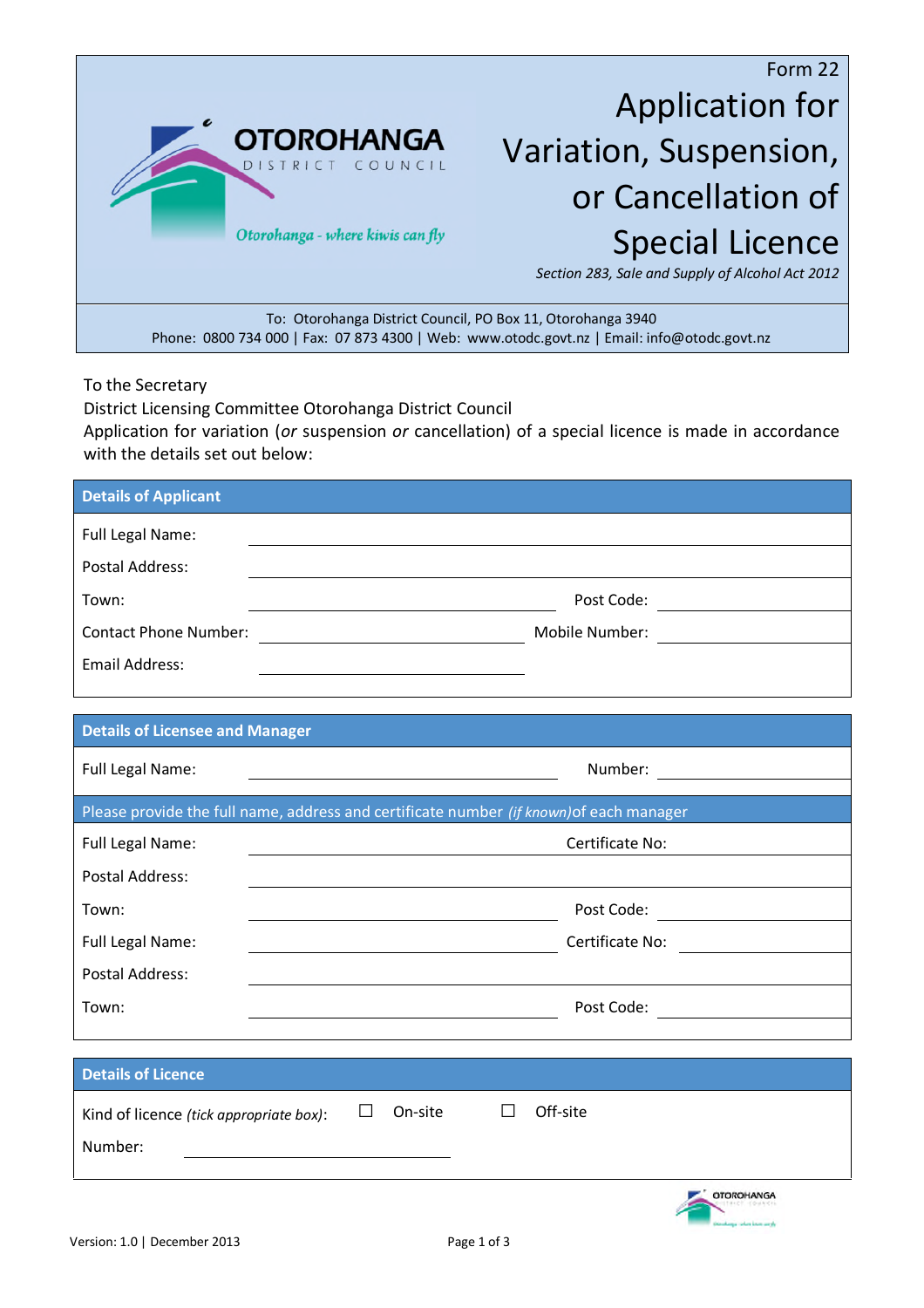## **Details of Premises** *(to be included only where the licence applies to any premises that are not a conveyance)*

Address:

Trading or other name *(if any)*:

## **Details of Conveyance** *(to be included only where the licence applies to any conveyance)*

| Type of conveyance:             |  |
|---------------------------------|--|
| Registration Number (if any):   |  |
| Address of home base (if any):  |  |
| Trading or other name (if any): |  |
|                                 |  |

## **Action Sought** *(tick appropriate box)*

| Varia |  |
|-------|--|
|       |  |

□ Variation □ Suspension □ Cancellation

| Conditions (to be included only where variation is sought, and, in that case, to be filled in for each condition to which<br>the application relates) |
|-------------------------------------------------------------------------------------------------------------------------------------------------------|
| Terms of condition at present:                                                                                                                        |
|                                                                                                                                                       |
|                                                                                                                                                       |
|                                                                                                                                                       |
| In what respect does the applicant seek to vary the condition?                                                                                        |
|                                                                                                                                                       |
|                                                                                                                                                       |

| <b>Grounds of Application</b>                                                    |  |
|----------------------------------------------------------------------------------|--|
| That the licensed premises have been conducted:                                  |  |
| In breach of the following provisions of the Sale and Supply of Alcohol Act 2012 |  |
| [state provisions]                                                               |  |
| And in particular it is alleged as follows:                                      |  |
| [state details of each alleged breach]                                           |  |
|                                                                                  |  |
|                                                                                  |  |